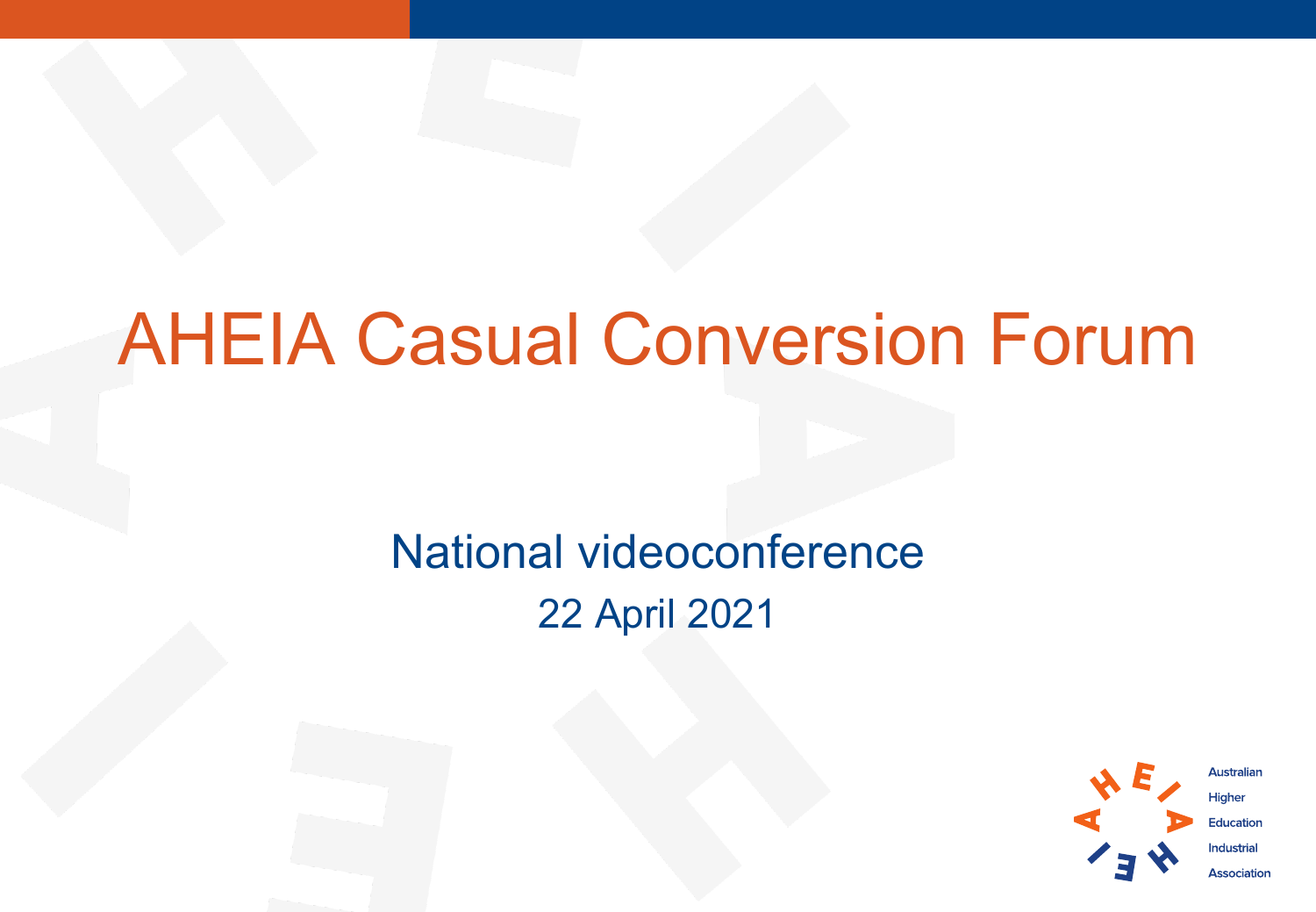## Who is a casual?

FW Act, s.15A

- **Elements** 
	- no firm advance commitment
	- ... to continuing and indefinite work
	- ... according to an agreed pattern of work

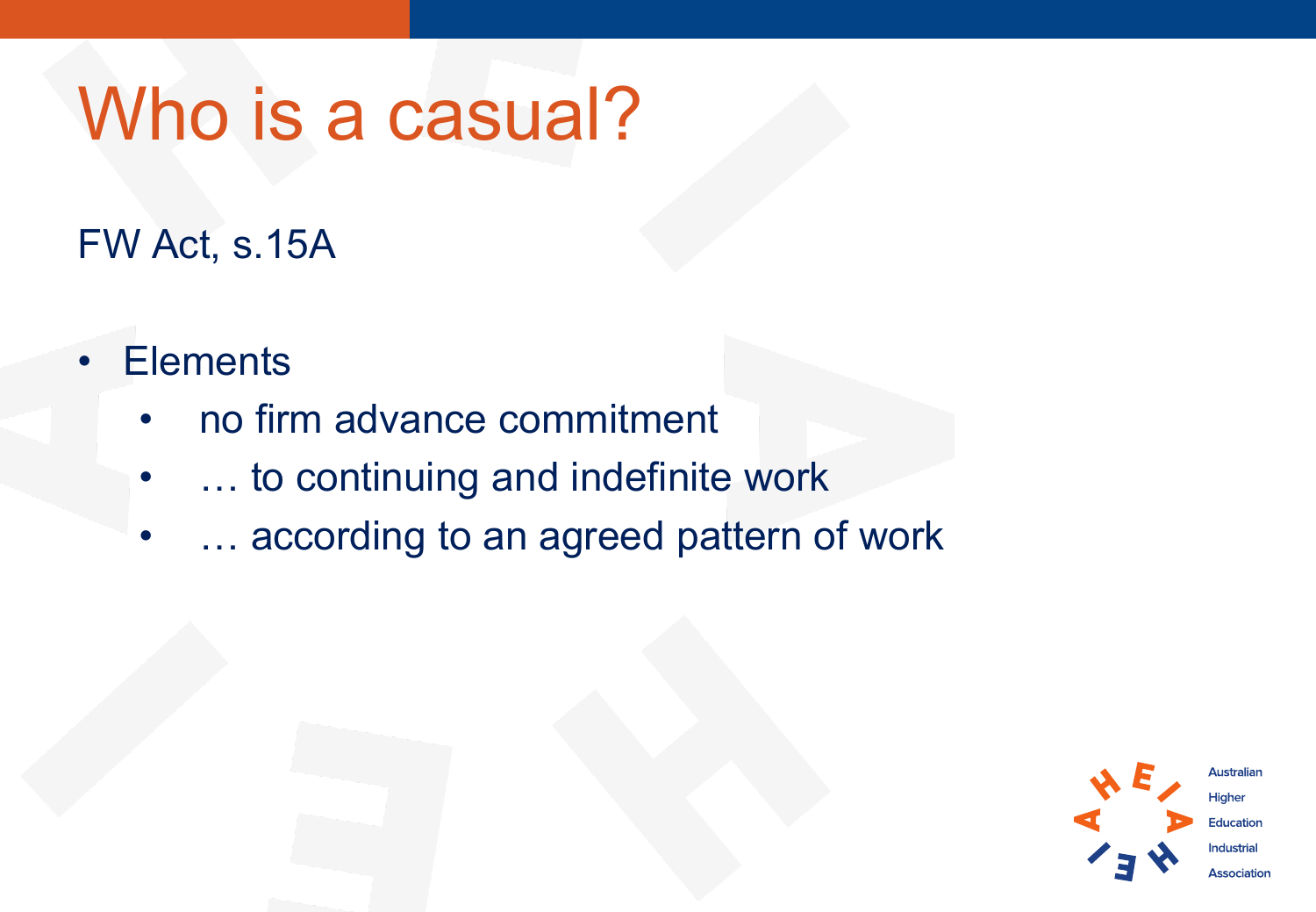# Casual conversion - eligibility

FW Act, Division 4A of Part 2-2

- Eligibility s.66B
	- employed for a period of 12 months
	- during at least the last 6 months has worked:
		- a regular pattern of hours
		- … on an ongoing basis
		- … which without significant adjustment, the employee could continue to work

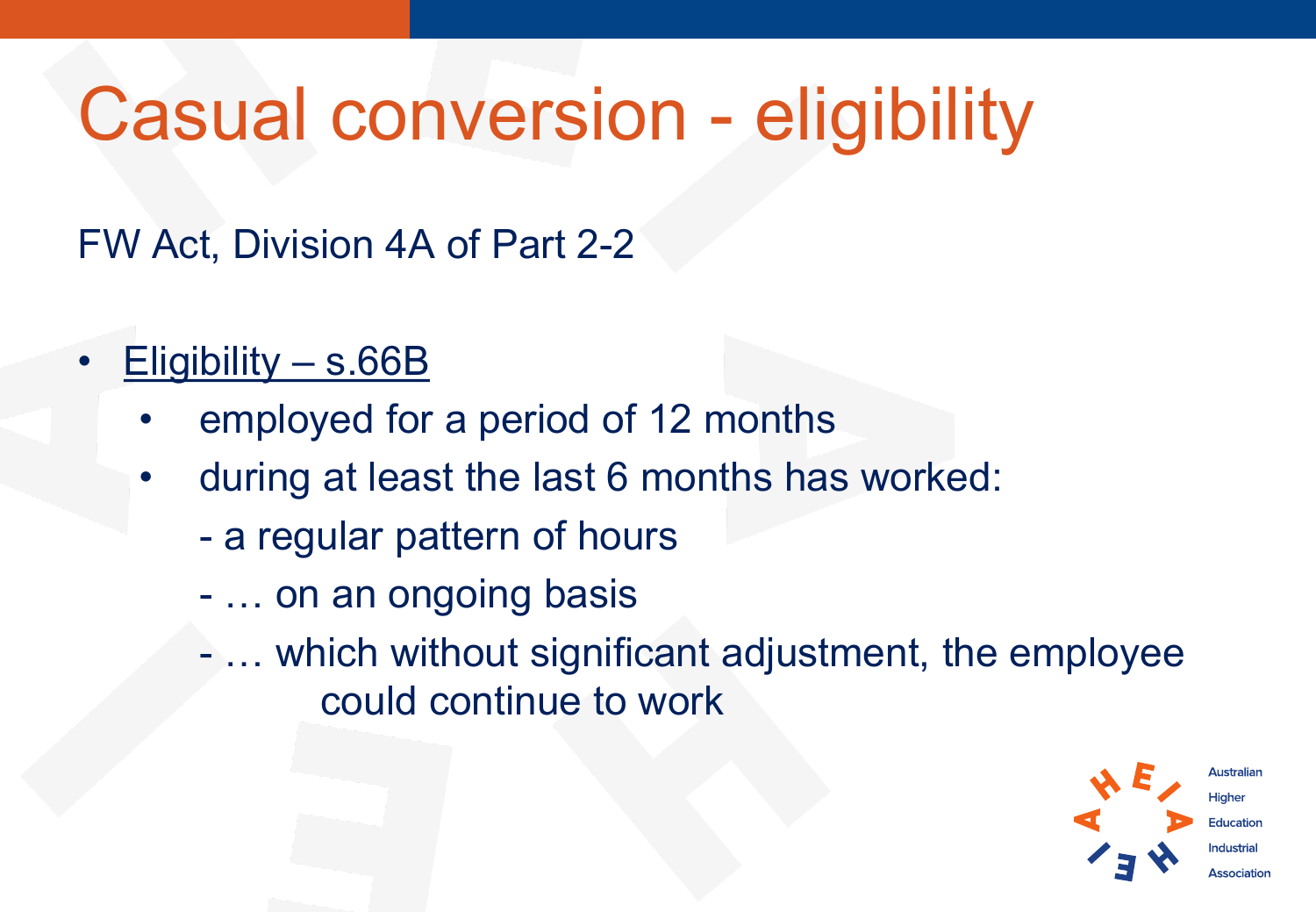### Reasonable grounds for no conversion

#### FW Act, Division 4A of Part 2-2

- Reasonable grounds s.66C
	- to be based on facts known or reasonably foreseeable
	- s.66C(2) non-exhaustive list; examples given:
		- position will cease within 12 months
		- pending significant reduction in hours of work
		- pending significant change for work days/times …
		- "which cannot be reasonably accommodated on days/times the employee is available"

Australiar Hiaher Education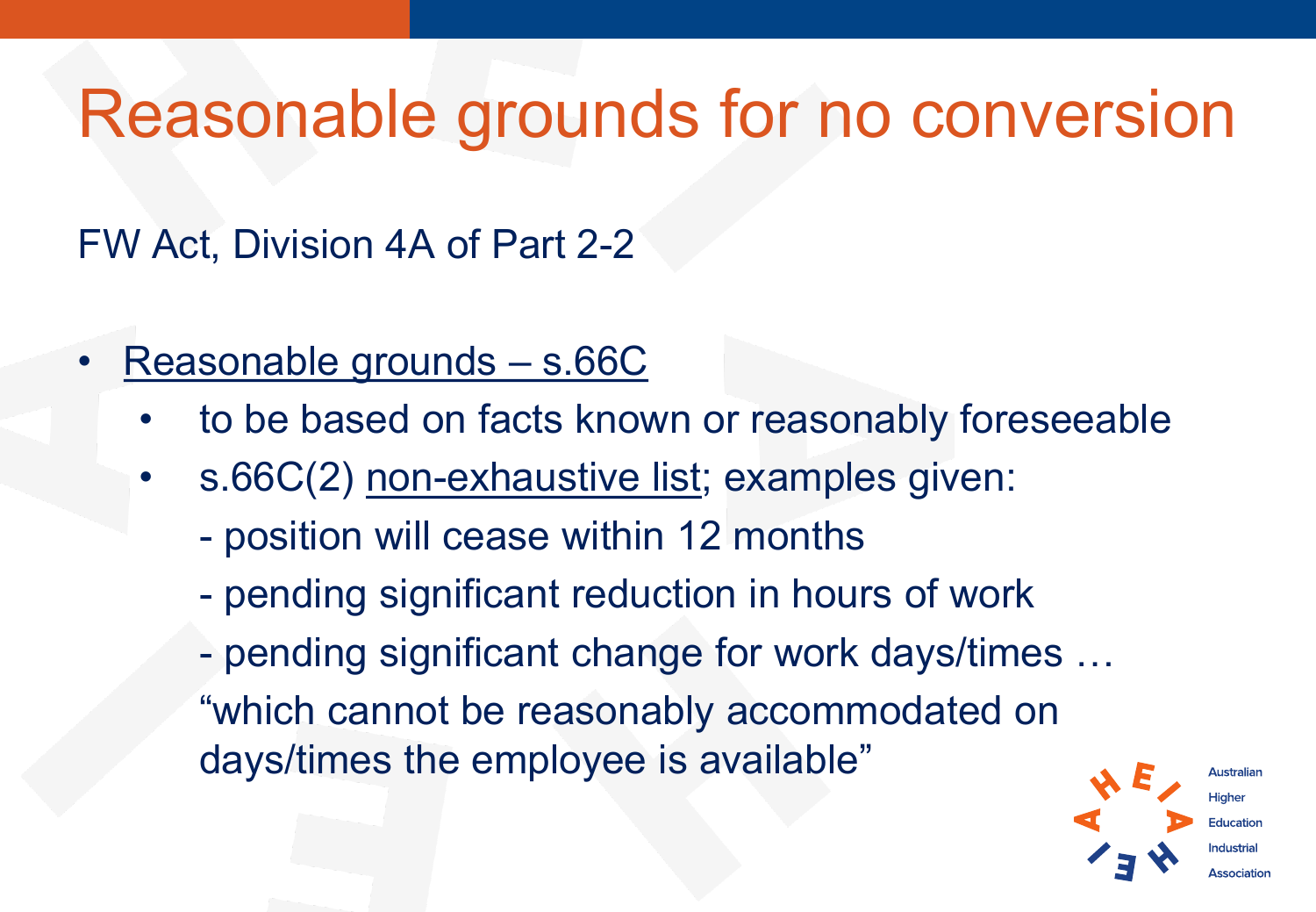### Reasonable grounds for no conversion

FW Act, Division 4A of Part 2-2

- **Explanatory memo item 38:** 
	- other reasonable grounds:
		- all circumstances to be taken into account
		- …including the needs of the employer's business and the nature of the employee's role

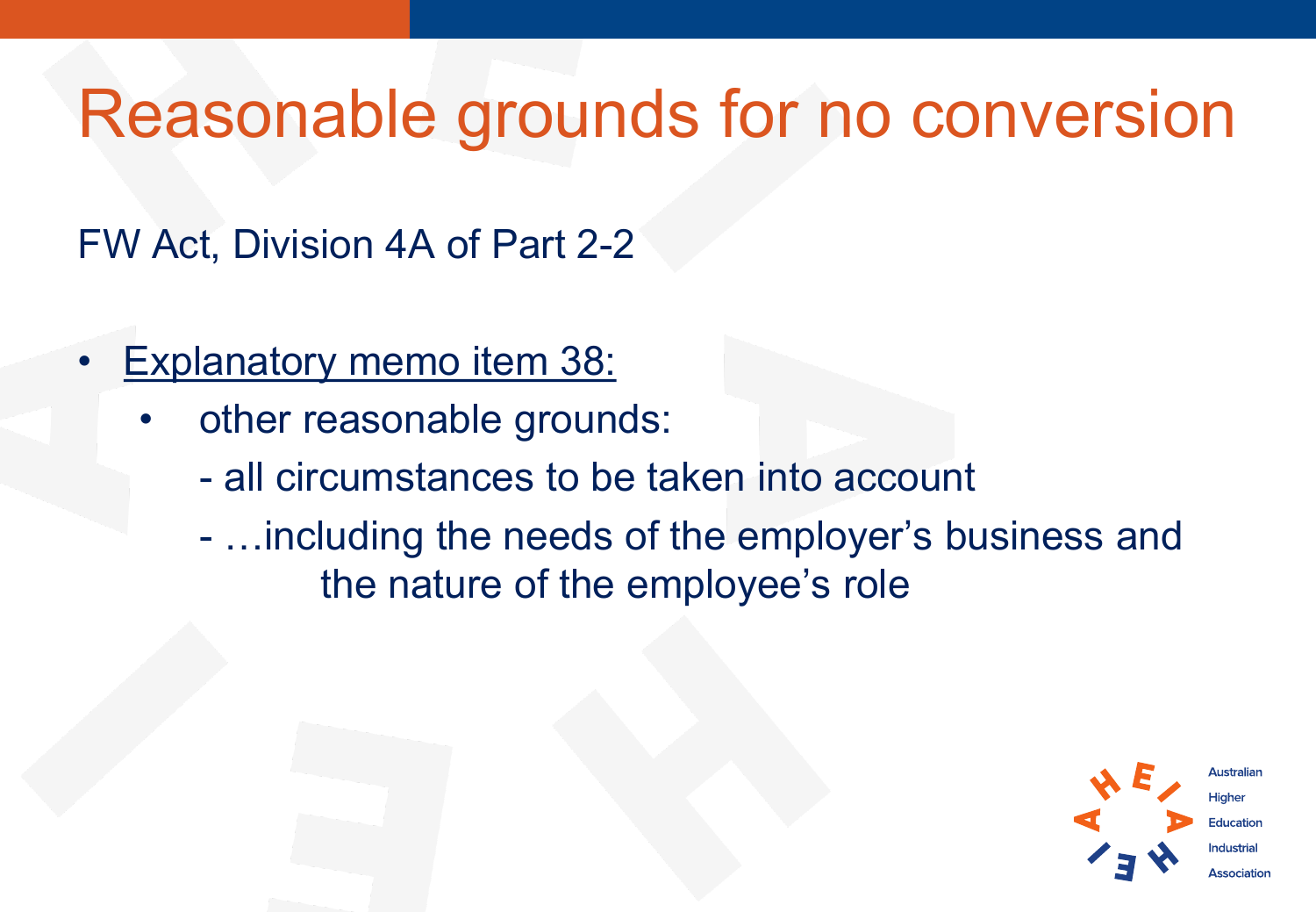### Conversion consequences

- EA workload models apply
- Incremental progression applies
- Promotion eligibility
- 17% super
- Redundancy notice and pay applies
- Performance management and disciplinary provisions apply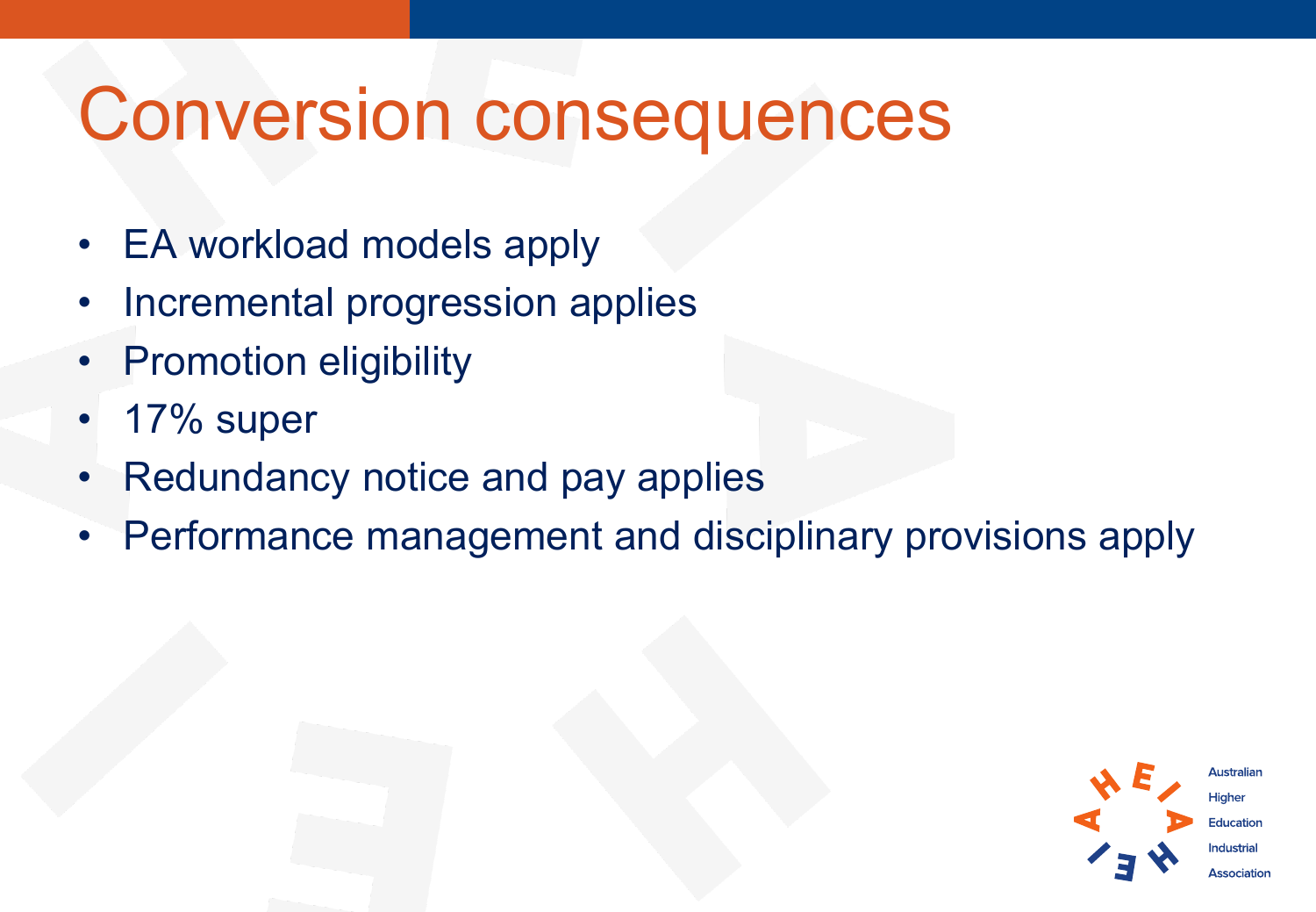### The contract upon conversion

- the regime contemplates:
	- no significant change in hours of work
	- loss of 25% casual loading
	- hourly rate otherwise remains the same
	- leave and other entitlements denied to casuals

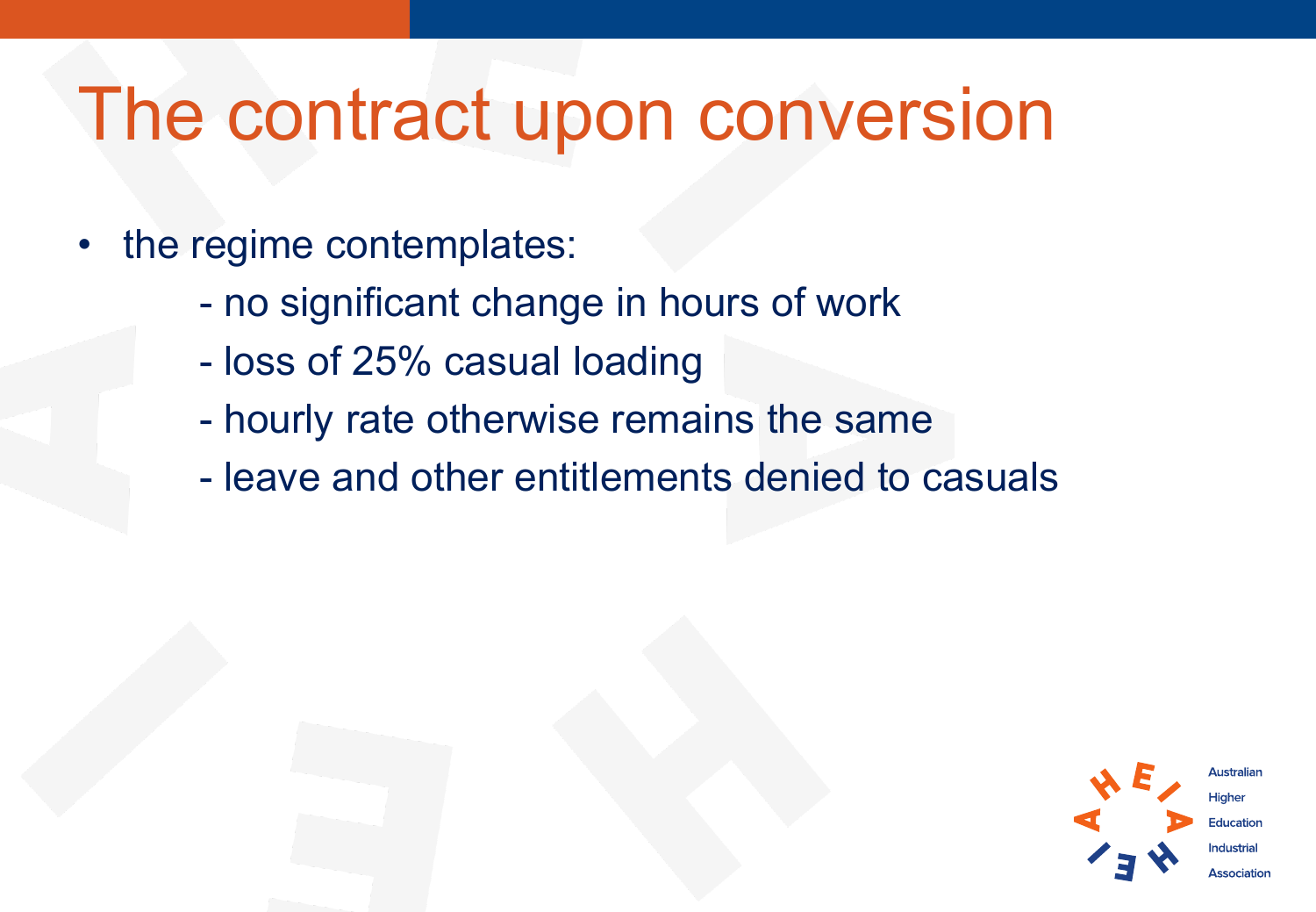## Contractual issues

Modern Award casual academic rates are based on:

- B2: lectures, higher marking
- A6: subject coordination or relevant PhD
- A2: other academic duties

(using a 37.5 weekly hours divisor?)

- Level A or B contract?
- Can the contract provide for no work and no pay during periods of the year?
- How do we calculate the contract hours as a proportion of full-time employment?